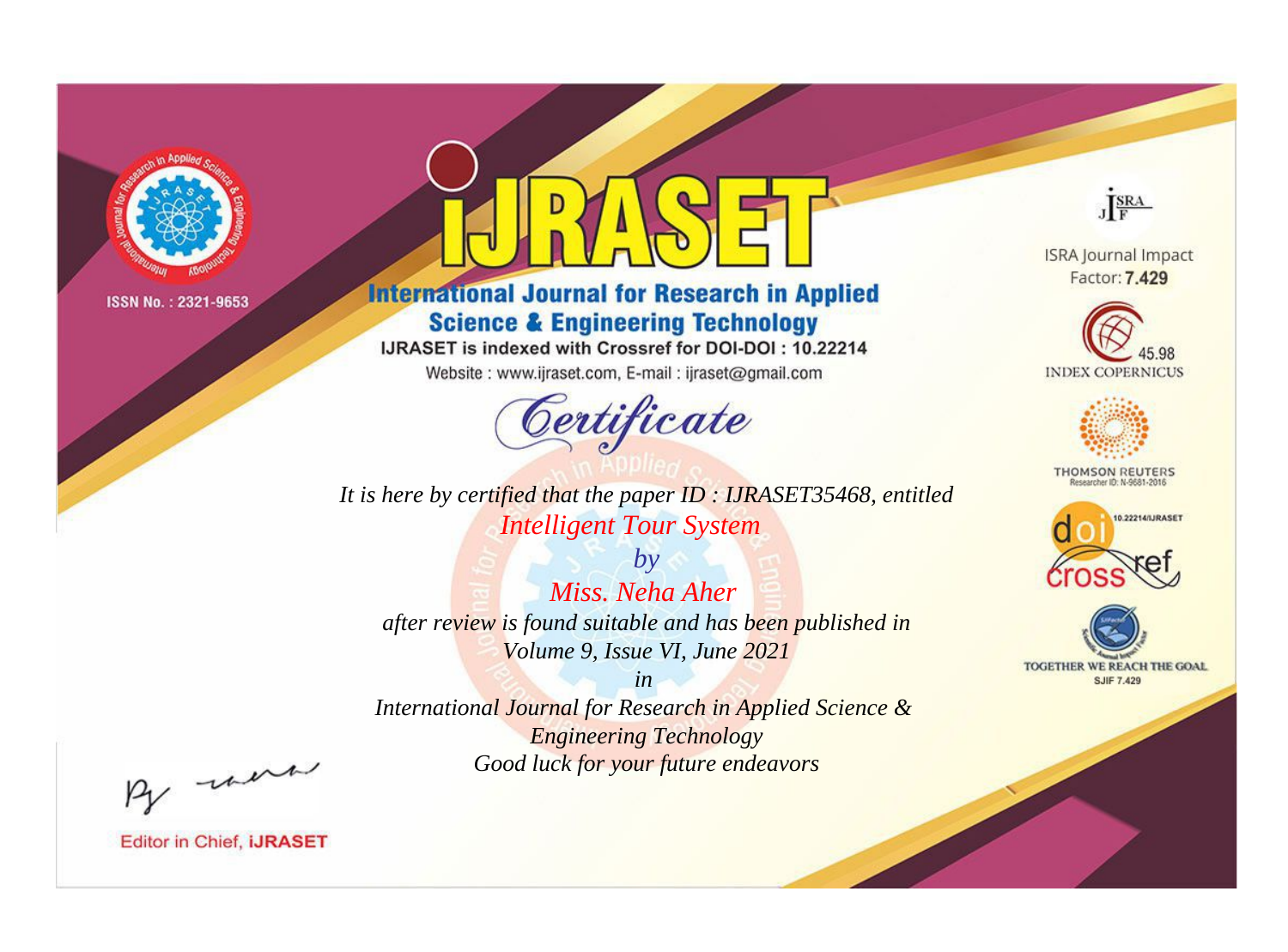

# **International Journal for Research in Applied Science & Engineering Technology**

IJRASET is indexed with Crossref for DOI-DOI: 10.22214

Website: www.ijraset.com, E-mail: ijraset@gmail.com



JERA

**ISRA Journal Impact** Factor: 7.429





**THOMSON REUTERS** 



TOGETHER WE REACH THE GOAL **SJIF 7.429** 

*It is here by certified that the paper ID : IJRASET35468, entitled Intelligent Tour System*

*by Miss. Nikita Gharate after review is found suitable and has been published in Volume 9, Issue VI, June 2021*

*in* 

*International Journal for Research in Applied Science & Engineering Technology Good luck for your future endeavors*

By morn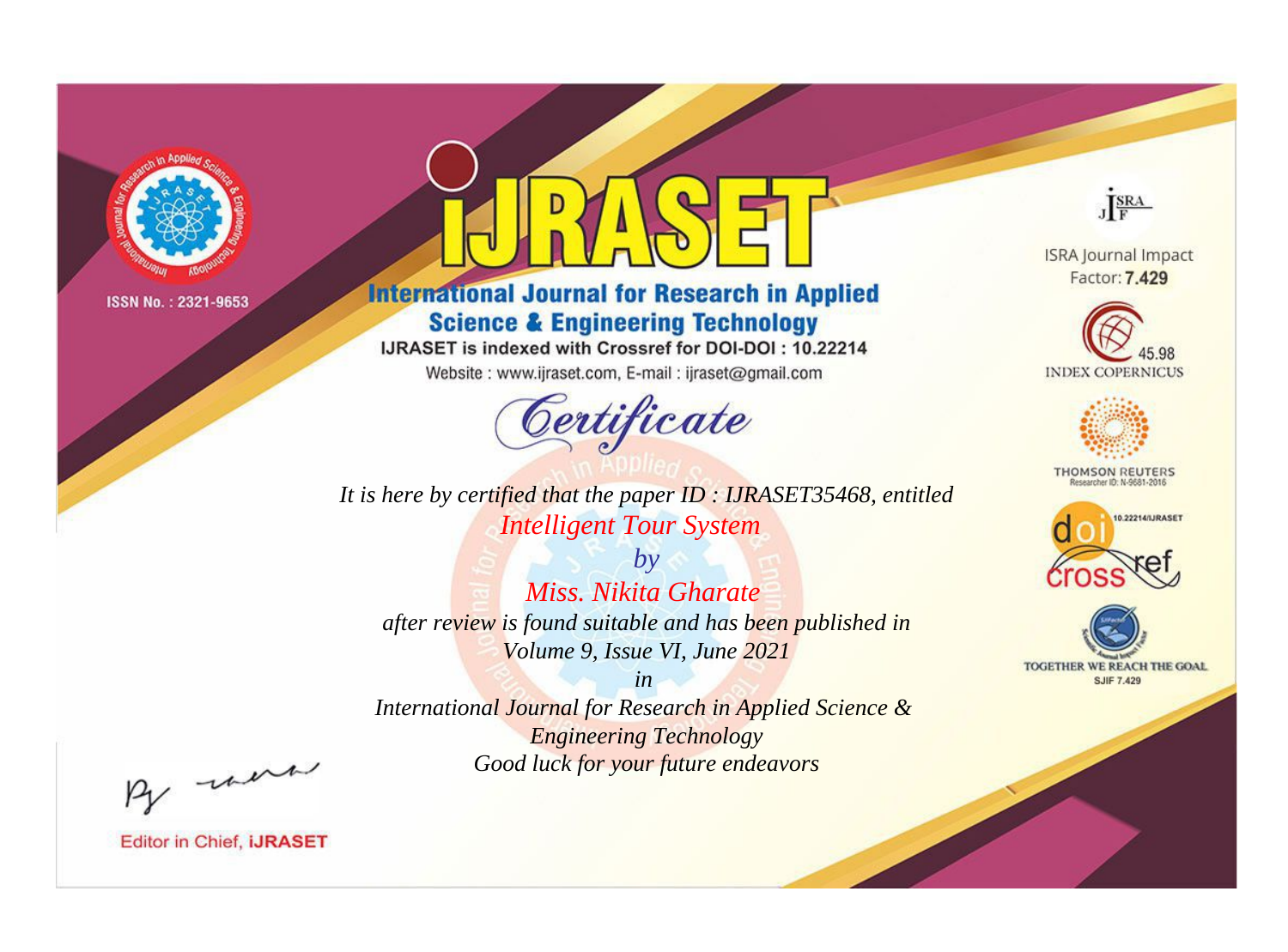

# **International Journal for Research in Applied Science & Engineering Technology**

IJRASET is indexed with Crossref for DOI-DOI: 10.22214

Website: www.ijraset.com, E-mail: ijraset@gmail.com



JERA

**ISRA Journal Impact** Factor: 7.429





**THOMSON REUTERS** 



TOGETHER WE REACH THE GOAL **SJIF 7.429** 

*It is here by certified that the paper ID : IJRASET35468, entitled Intelligent Tour System*

*by Miss. Mansi Chandwadkar after review is found suitable and has been published in Volume 9, Issue VI, June 2021*

*in* 

*International Journal for Research in Applied Science & Engineering Technology Good luck for your future endeavors*

By morn